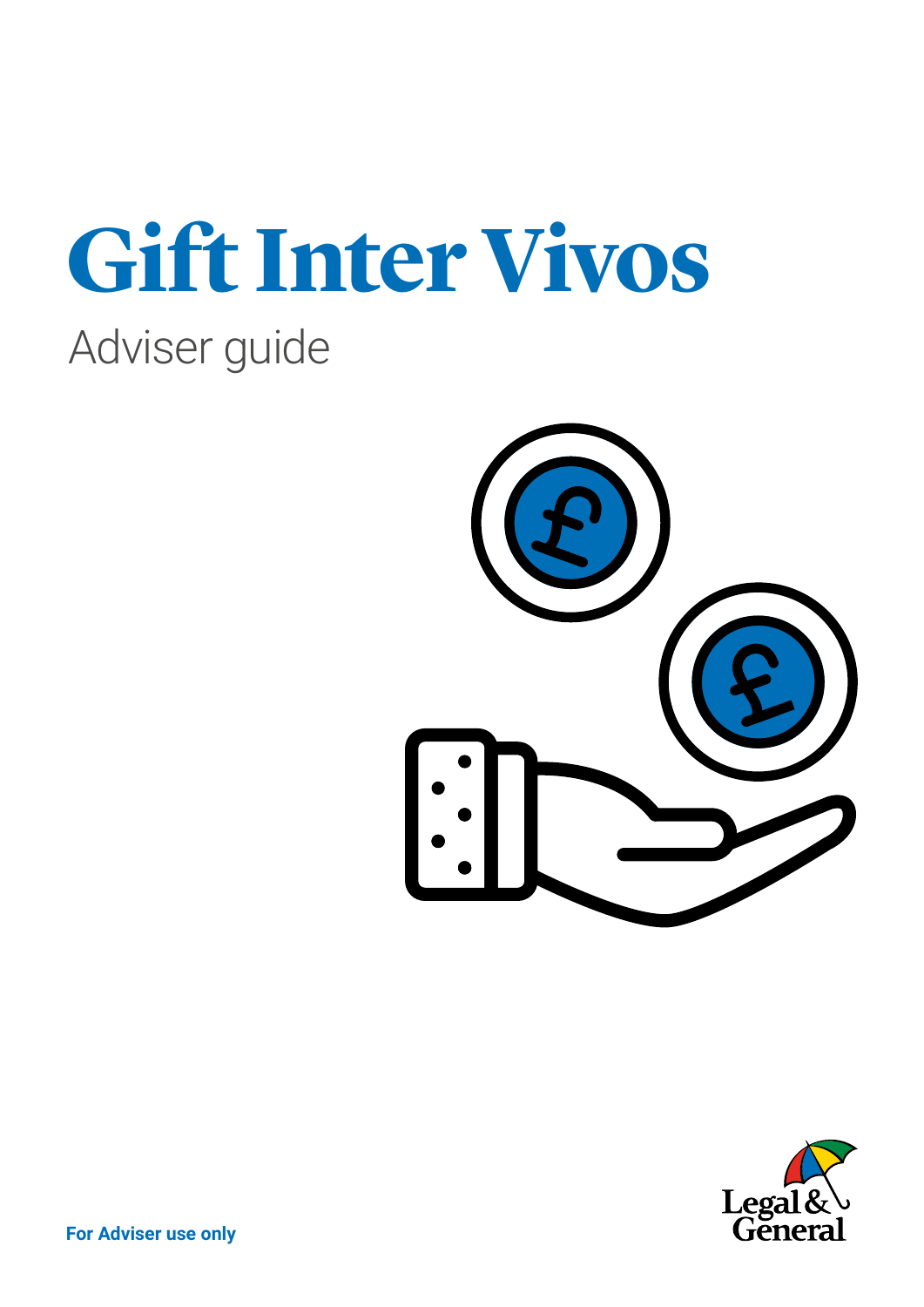# **An explanation**

With the increasing value of people's homes and more people building assets, Inheritance Tax (IHT) is a growing concern for many more customers. Upon their death, following deduction of their Nil Rate Band (NRB) allowance (£325,000 for 2020/21) as well as a further potential £175,000 (2020/21) for the new main residence allowance, then they may be liable to tax at a rate of 40% on their remaining assets.

One way for customers to reduce any IHT liability is for them to make gifts out of their assets during their lifetime. A gift (such as a cash lump sum to children) made during an individual's lifetime may be classed as a potentially exempt transfer (PET) and only become IHT free if the donor survives seven years from the making of the gift. If the donor doesn't survive the seven years then the PET would likely form part of their estate for IHT purposes and could result in a tax liability on the gift (if there is no available nil rate band).

There is taper relief on amounts above the available nil rate band, which could be available during the seven years so if the death occurred in the first three years then 100% of the value of the gift would be used, however this would reduce for deaths in years four to seven (see table below).

| <b>Policy year</b> | <b>Full charge of death rate</b> |
|--------------------|----------------------------------|
| $1$ to $3$         | 100%                             |
| 4                  | 80%                              |
| 5                  | 60%                              |
| 6                  | 40%                              |
|                    | 20%                              |

#### **What is Gift Inter Vivos?**

A Gift Inter Vivos life assurance policy is one that provides a lump sum to cover the potential IHT liability that could arise if the donor of a gift not covered by the NRB or Main Residence Nil Rate Band (MRNRB) dies within seven years of making the gift. The lump sum provided is in line with the potential IHT liability and reduces in line with taper relief available (as above).

The policies would be written under trust for the recipients of the gift to enable them to pay the IHT due in respect of the gift if the life assured were to die during the term of the plan.

#### **When is Gift Inter Vivos used?**

These plans are useful to people with large estates that want to make a gift, (in excess of their Nil Rate band), in order to reduce their potential bill. Especially if they are concerned that should they die within seven years of making the gift the beneficiary will incur a tax liability.

## **What are the benefits of Gift Inter Vivos to customers?**

By taking this type of insurance the donor helps ensure that the beneficiary can cover any IHT payable on the gift, should they die during the seven years after making the gift, by using the Legal & General payment to cover that liability.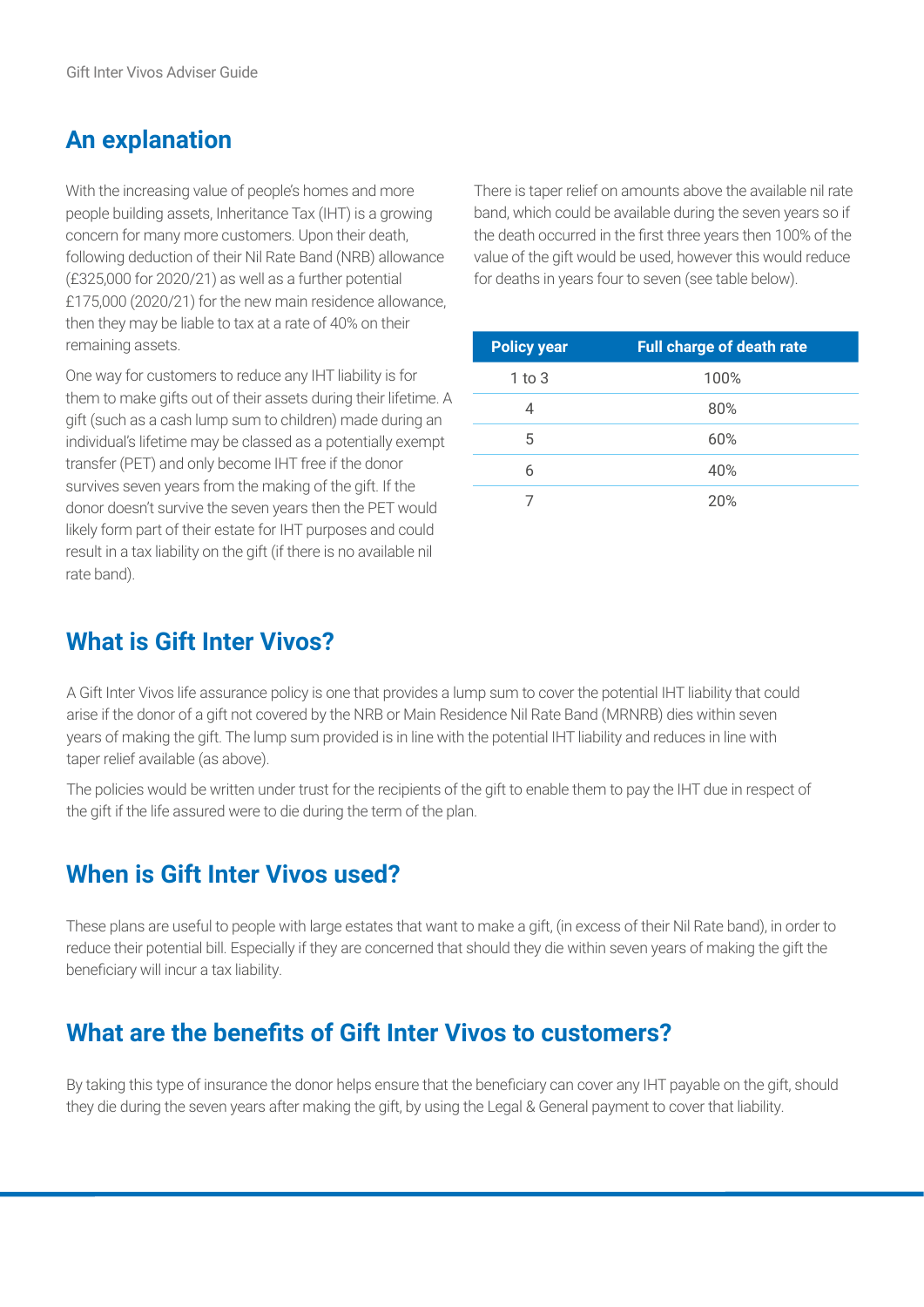# **How can Legal & General support you?**

Legal & General can make this process very simple for you. You can call your usual account manager who will advise you how to do the quotes on OLPC (On Line Protection Connect). You only need to complete one application form with the five quotes attached. Legal & General can assist you loading the details onto OLPC.

# **What are the benefits of our solution?**

Legal & General offer this cover via a series of five individual term assurance policies mirroring the liability which means you benefit from:

- Multi-policy discount for all cases
- A single underwriting journey
- Feedback from advisers tells us this route attracts a substantially lower total premium paid over the full 7 year term than a traditional Gift Inter Vivos plan
- A premium that reflects the level of cover your client is receiving at any point in time
- Using five individual plans allows us to address this IHT liability at any anniversary during the term.

|                       |                                    | <b>Monthly Cost</b> |        |                   |        |        |                                 |                                       |
|-----------------------|------------------------------------|---------------------|--------|-------------------|--------|--------|---------------------------------|---------------------------------------|
| <b>Policy</b><br>year | <b>Total Sum</b><br><b>Assured</b> | Plan 1              | Plan 2 | Plan <sub>3</sub> | Plan 4 | Plan 5 | <b>Total</b><br>monthly<br>cost | <b>Total</b><br>annual<br><b>cost</b> |
| 1                     | £900,000.00                        | £15.59              | £15.75 | £15.90            | £16.71 | £17.57 | £81.52                          | £978.24                               |
| 2                     | £900,000.00                        | £15.59              | £15.75 | £15.90            | £16.71 | £17.57 | £81.52                          | £978.24                               |
| 3                     | £900,000.00                        | £15.59              | £15.75 | £15.90            | £16.71 | £17.57 | £81.52                          | £978.24                               |
| 4                     | £720,000.00                        |                     | £15.75 | £15.90            | £16.71 | £17.57 | £65.93                          | £791.16                               |
| 5                     | £540,000.00                        |                     |        | £15.90            | £16.71 | £17.57 | £50.18                          | £602.16                               |
| 6                     | £360,000.00                        |                     |        |                   | £16.71 | £17.57 | £34.28                          | £411.36                               |
| $\overline{7}$        | £180,000.00                        |                     |        |                   |        | £17.57 | £17.57                          | £210.84                               |
|                       |                                    |                     |        |                   |        |        |                                 | £4.950.24                             |

\*The total premium payable for the term of the Gift Inter Vivos plan will be £4,950.24 on the basis that your client is accepted on standard terms. Based upon a 50 year old non-smoker. Based on quote dated 02/12/2020

The client can be confident at any point in time that they are paying for the benefit they could receive, as during the seven years when individual policies end, their premium will decrease.

Life insurance is not a savings or investment product and has no cash value unless a valid claim is made.